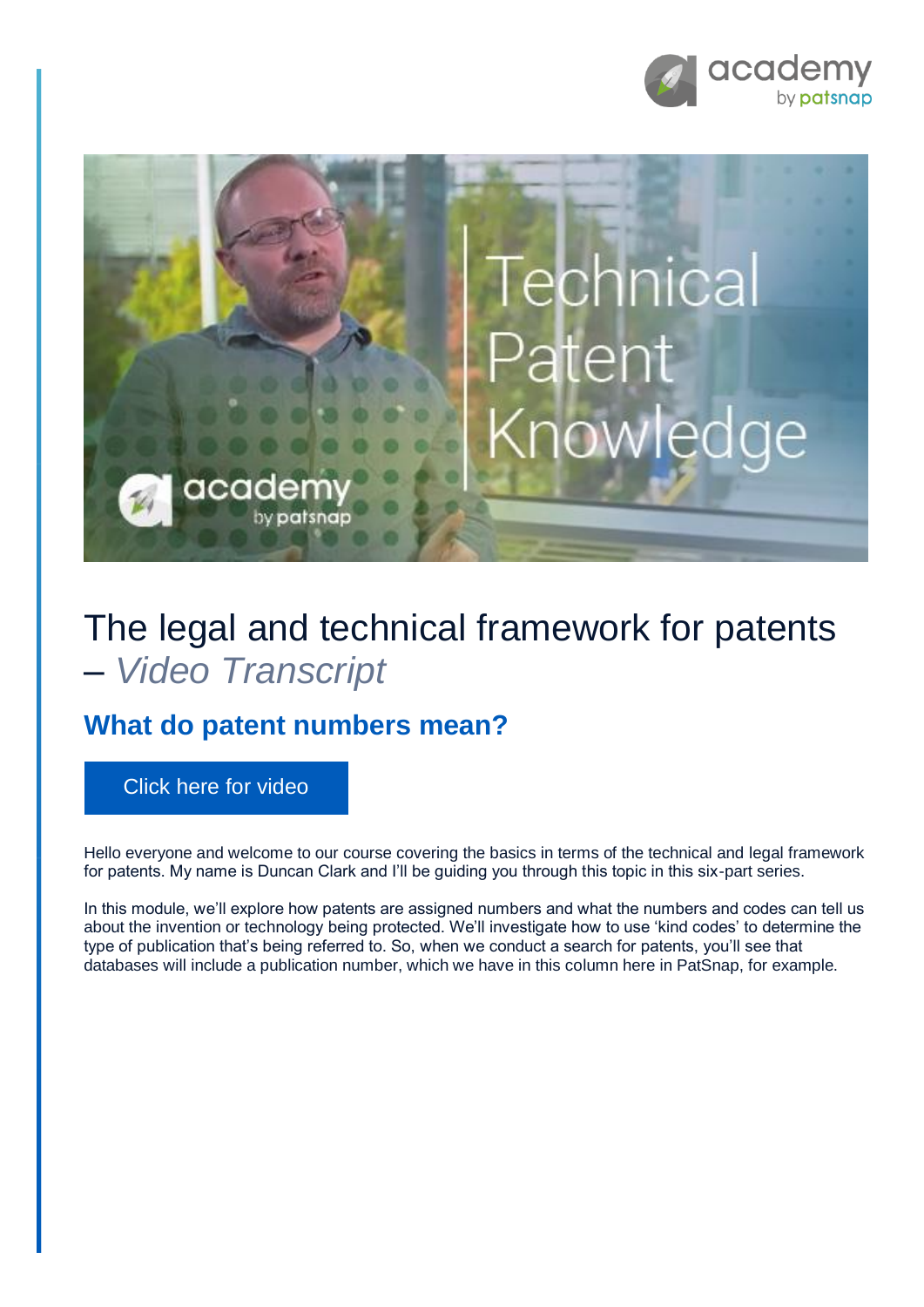

| patsnap<br>◈<br>nanotechnology                                                    |                                                                       |                                               |                                                                                                                                                            |                                       | $\mathcal{O}$<br>6      | $\circledcirc$          | dclark@patsnap.com ▼                                        |
|-----------------------------------------------------------------------------------|-----------------------------------------------------------------------|-----------------------------------------------|------------------------------------------------------------------------------------------------------------------------------------------------------------|---------------------------------------|-------------------------|-------------------------|-------------------------------------------------------------|
| $\checkmark$<br>下 Refine your search                                              | <b>III.</b> Analyze                                                   | Landscape                                     | M Insights                                                                                                                                                 |                                       | 凹<br>$E^{\bullet}$      | 土                       | ြဲ Save to Workspace                                        |
| 7<br>AND Refine keywords                                                          |                                                                       | 68,332 total records <b>ight</b>   Copy query |                                                                                                                                                            |                                       | Latest Publication V    | 100                     |                                                             |
| Assignee<br>$\widehat{\phantom{a}}$                                               | $\qquad \qquad \qquad \qquad \qquad \qquad \qquad \qquad \qquad$<br># | <b>Publication Number</b>                     | Title                                                                                                                                                      | Assignee Name                         | <b>Application Date</b> | <b>Publication Date</b> | Standardized Assi                                           |
| THE REGENTS OF THE  1130<br>MICROSOFT CORPORA 965<br>MASSACHUSETTS INST 925       | $\Box$ $\bullet$ 1                                                    | CN107446120A                                  | Phosphorous epoxy resin and the resin<br>composition and curing substance                                                                                  |                                       | 2012-02-22              | 2017-12-08              |                                                             |
| INTERNATIONAL BUSIN 570<br>MICROSOFT TECHNOL 423<br>SII NANOTECHNOLOGY 417        | $\Box$ $\bullet$ 2                                                    | CN105377575B                                  | Including the fiber structure of precipitated<br>calcium carbonate, amorphous silica by its<br>material composition, manufacture and use<br>method thereof | 太平洋纳米产品公司                             | 2014-04-26              | 2017-12-08              | <b>G R TECH</b>                                             |
| NORTHWESTERN UNIV 413<br>FUJIFILM CORPORATION<br>411<br>COMMVAULT SYSTEMS 341     | $\Box$ $\bullet$ 3                                                    | US20170353524A1                               | PARALLEL AND SEQUENTIAL EXECUTION<br>OF AUTOMATED ONLINE CHARGING TEST<br><b>PROCEDURES</b>                                                                | T-MOBILE U.S.A., INC.                 | 2017-03-31              | 2017-12-07              | <b>TMOBILE USA</b>                                          |
| SII NANOTECHNOLOGY 328<br>More                                                    | $\Box$ $\bullet$ 4                                                    | US20170352550A1                               | <b>DEPOSITION OF ORGANIC FILMS</b>                                                                                                                         | ASM IP HOLDING B.V.                   | 2017-04-12              | 2017-12-07              | <b>ASM IP HLDG</b>                                          |
| <b>IPC</b><br>$\checkmark$<br><b>Application Year</b><br>w<br><b>More filters</b> | $\Box$ $\bullet$ 5                                                    | US20170353842A1                               | SECURE COMMUNICATIONS VIA A MOBILE<br><b>KEYBOARD APPLICATION OF A MOBILE</b><br><b>DEVICE</b>                                                             | <b>NUANCE COMMUNICATIONS.</b><br>INC. | 2016-06-07              | 2017-12-07              | <b>NUANCE</b><br><b>COMMUNICATION</b>                       |
|                                                                                   | $\Box$ $\bullet$ 6                                                    | DE112016001403T5                              | Photo-acoustic imaging device and method for<br>their operation                                                                                            | Nanyang Technological University      | 2016-03-22              | 2017-12-07              | <b>NANYANG</b><br><b>TECHNOLOGICAL</b><br><b>UNIVERSITY</b> |
|                                                                                   | $\Box$ $\land$ 7                                                      | LIS20170352533A1                              | DEPOSITION OF ORGANIC FILMS.                                                                                                                               | ASM IP HOLDING B.V.                   | 2016-06-01              | 2017-12-07              | ASM IP HI DG.                                               |

The first digits are not part of the patent number, but they indicate the patent's jurisdiction. In this case, for instance, we have patents one and two commencing with CN, for China. We have US, for the USA, so these are patents three, four and five here; and DE appears on this list, for Germany.

These country prefix codes are based on World Intellectual Property Organization or WIPO standards.<sup>1</sup>

Some of the other more common ones would be EM, for European Union Intellectual Property; EP for the European Patent Office; JP, obviously this one for Japan and WO, for the World Intellectual Property Organization. In fact the complete list can be found in the WIPO's Patent Applications Guide, in Annex K, which can be found at this link showing on screen now.

Now, the jurisdiction is important, because the meaning of the kind codes – these are the letters that are appended to the patent number at the end – will change based on the specific jurisdiction.

For example, in the top two hits on the list, which are two Chinese patents, we can see that a single letter follows the patent number in each case. Meanwhile the US patents in this list have A1 and the German patent has T5. The same letters may be used by different patent offices, however the meaning is not always the same, so we do have to take a geographical approach.

Now there are a huge number of kind codes, so let's just refine down to the United States first of all.

We can see that, by far, the most common kind code for the US patents is A1, which represents a Patent Application Publication, so this refers to a Utility Patent Application that was published on or after January 2, 2001. Before this date, the code would have just been A. We can also see from the patent number that it is a 2017 application. Meanwhile A2 would represent a republication, while the code A9 would represent a corrected application publication.

US Utility Patents themselves do not have kind codes, so are simply represented by a sequential number,<sup>2</sup> so the higher the number, the more recent the patent – although the USPTO points out that "Some numbers within a series may be unused. Therefore, the number of patents granted during a year cannot be

**.** 

 $1$  http://www.wipo.int/pct/guide/en/gdvol1/annexes/annexk/ax k.pdf

<sup>2</sup> https://www.uspto.gov/patents-application-process/applying-online/patent-number